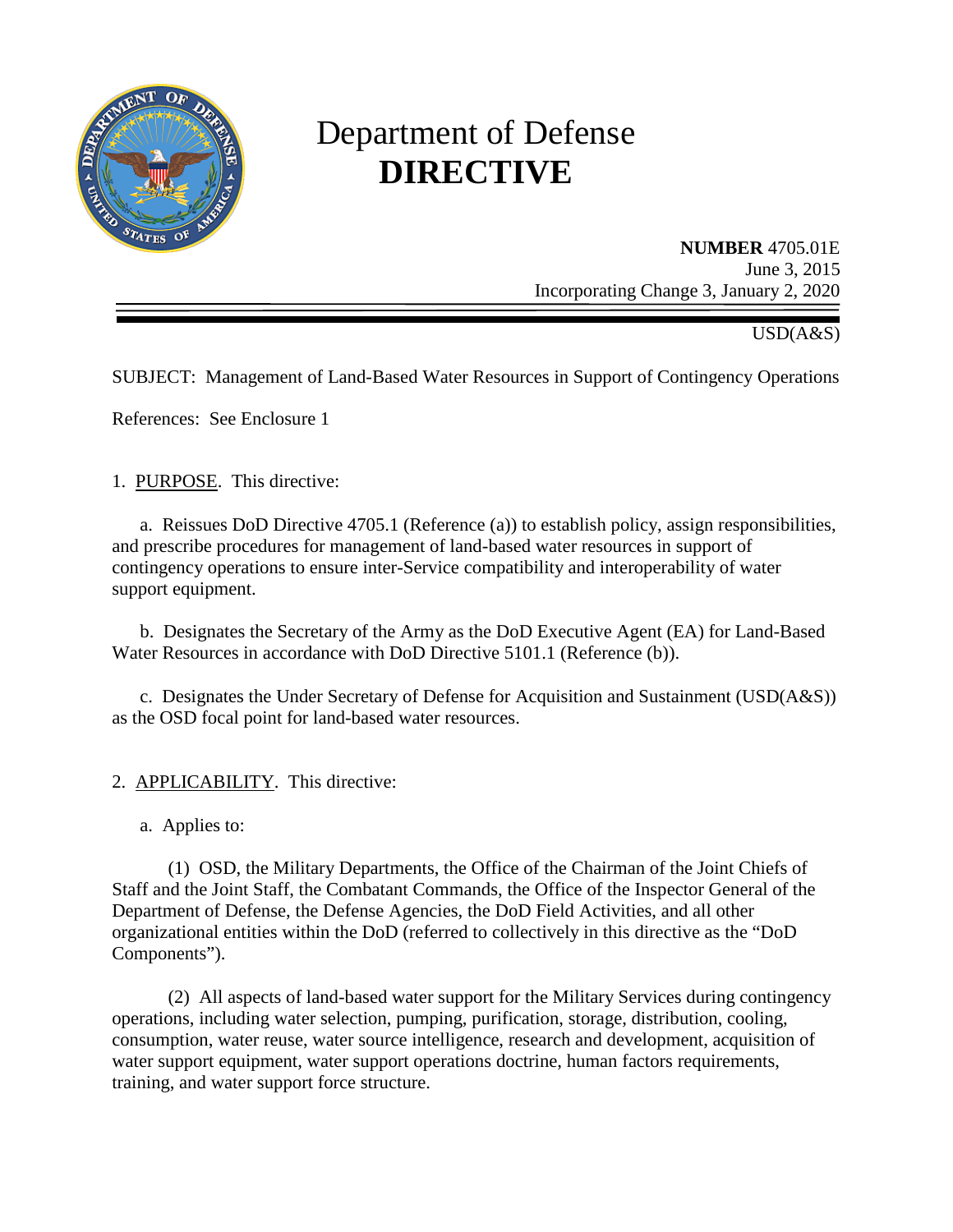b. Does **not** apply to:

 (1) The policy, procedures, design, construction, quality standards, or other matters related to peacekeeping water supply activities.

(2) Shipboard water systems designed for internal use.

3. POLICY. It is DoD policy that water resources will be established to support contingency operations and permit successful deployment and employment of forces.

4. RESPONSIBILITIES. See Enclosure 2.

5. RELEASABILITY. **Cleared for public release**. This directive is available on the Directives Division Website at http://www.esd.whs.mil/DD/.

6. SUMMARY OF CHANGE 3. This change is administrative and updates references and organizational symbols to reflect the reorganization of the Office of the Under Secretary of Defense for Acquisition, Technology, and Logistics, pursuant to the July 13, 2018 Deputy Secretary of Defense Memorandum (Reference (c)).

7. EFFECTIVE DATE. This directive is effective June 3, 2015.

Kutaga

Robert O. Work Deputy Secretary of Defense

Enclosures

- 1. References
- 2. Responsibilities
- 3. JWRMAG Charter

Glossary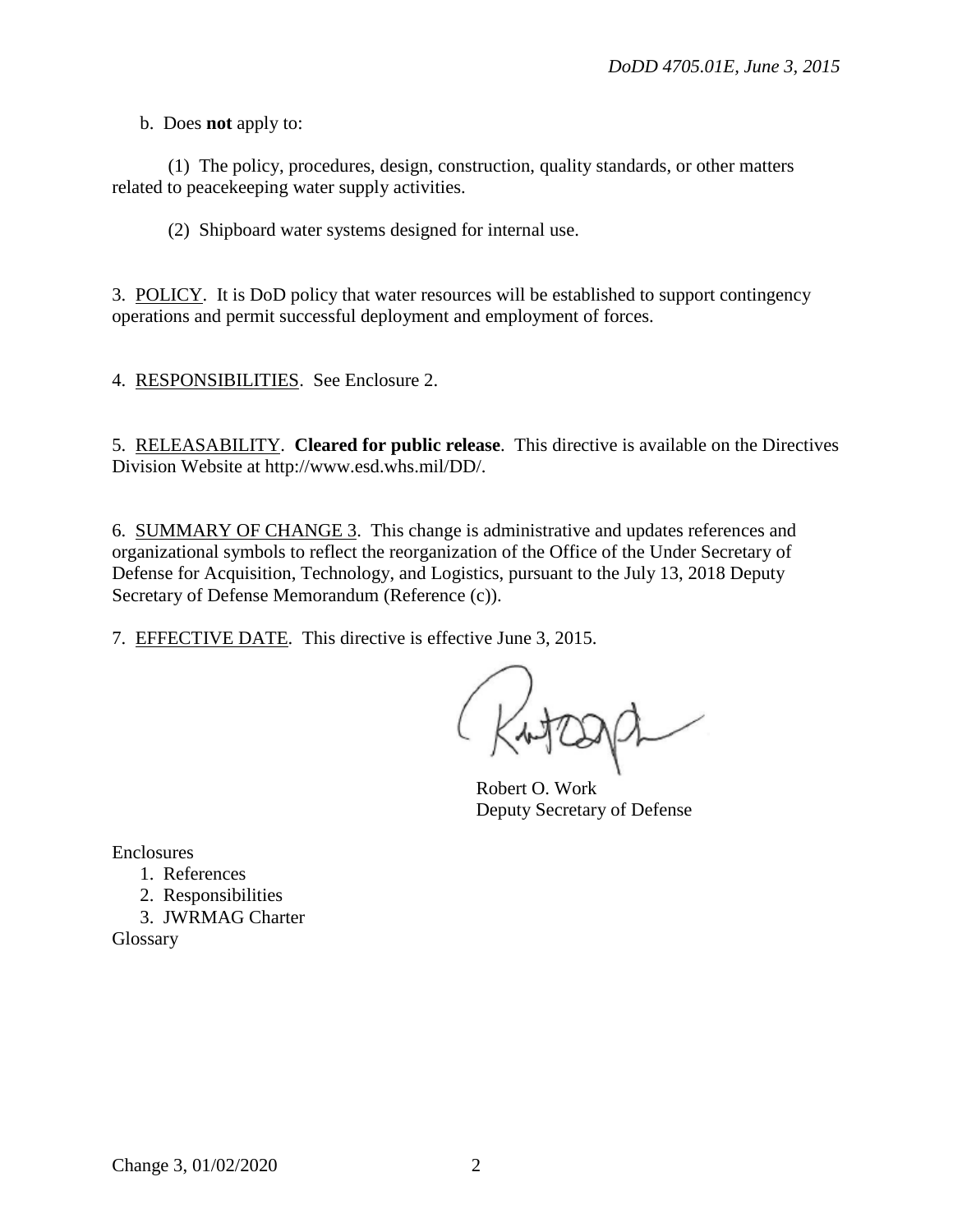# ENCLOSURE 1

## REFERENCES

- (a) DoD Directive 4705.1, "Management of Land-Based Water Resources in Support of Contingency Operations," July 9, 1992 (hereby cancelled)
- (b) DoD Directive 5101.1, "DoD Executive Agent," September 3, 2002, as amended
- (c) Deputy Secretary of Defense Memorandum, "Establishment of the Office of the Under Secretary of Defense for Research and Engineering and the Office of the Under Secretary of Defense for Acquisition and Sustainment," July 13, 2018
- (d) DoD Directive 3000.10, "Contingency Basing Outside the United States," January 10, 2013
- (e) Joint Publication 5-0, "Joint Operation Planning," August 11, 2011
- (f) Joint Publication 3-07.3, "Peace Operations," August 1, 2012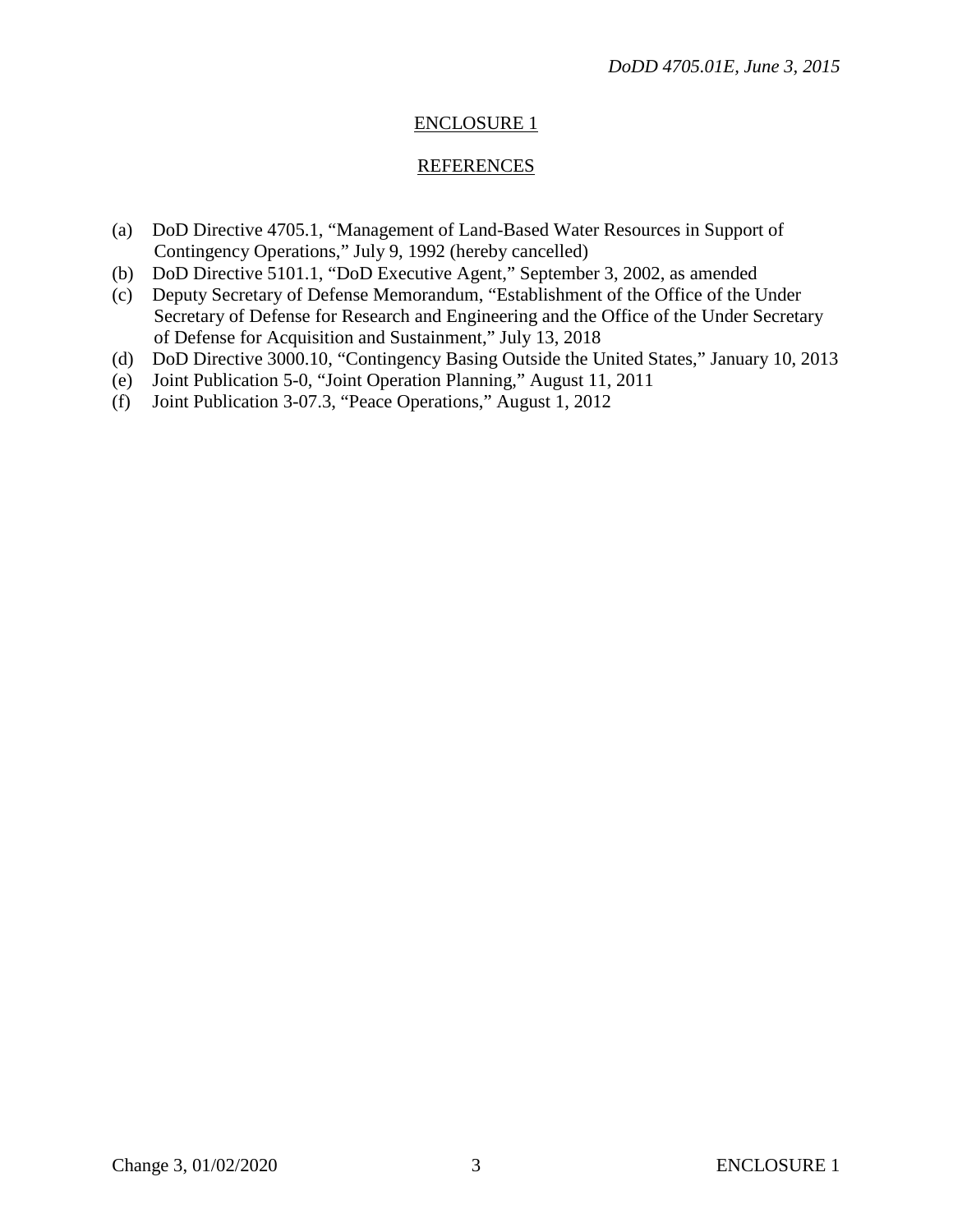## ENCLOSURE 2

## **RESPONSIBILITIES**

1. USD(A&S). The USD(A&S) establishes DoD policy on all land-based water resource matters.

2. ASSISTANT SECRETARY OF DEFENSE FOR SUSTAINMENT (ASD(S)). Under the authority, direction, and control of the USD(A&S), the ASD(S):

a. Oversees the activities of the DoD EA for Land-Based Water Resources in accordance with Reference (b) and DoD Directive 3000.10 (Reference (d)).

b. Provides overall guidance and direction for land-based water resource matters through the Joint Water Resources Management Action Group (JWRMAG), as specified in Enclosure 3 of this directive.

c. Every 3 years, assesses the responsibilities of the DoD EA for Land-Based Water Resources for continued need, currency, and effectiveness, in accordance with Reference (b).

d. Coordinates with the DoD EA for Land-Based Water Resources to ensure:

(1) All necessary actions are taken and funding is obtained to keep land-based water resources aligned with the development of operational plans and force structure changes.

(2) Development of logistics plans for land-based water resources to support contingency operations in all environments, to include the water needs of all DoD and other U.S. Government departments and agencies, host nations, allied forces, non-governmental organizations, and intergovernmental organizations to achieve unity of effort to support operational requirements.

e. Develops DoD-wide policy for master planning policy, facilities and construction standards, and real property accountability policy for land-based water resources requirements in accordance with Reference (d).

f. Reviews, analyzes, and makes recommendations on land-based water resources requirements to the JWRMAG.

3. DoD COMPONENT HEADS. The DoD Component heads:

a. Develop, program, and budget for water resource materiel, including research and development, in support of the Combatant Commanders' operational plans in accordance with Reference (d).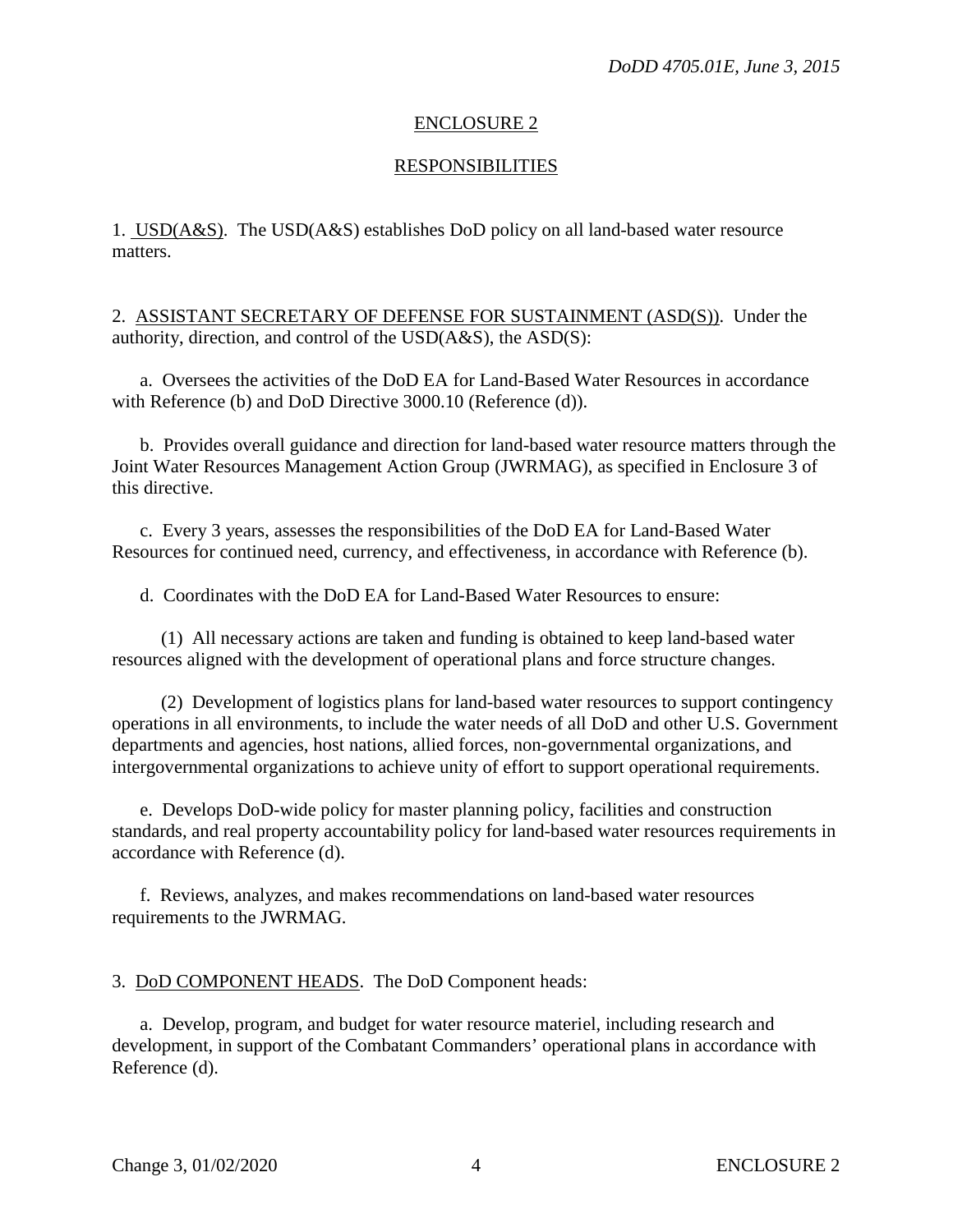b. Provide the DoD EA for Land-Based Water Resources with information on land-based water resources.

c. Develop and distribute water resource employment and support plans and procedures.

d. Provide membership to the JWRMAG, as specified in Enclosure 3 of this directive.

4. SECRETARY OF THE ARMY. In his or her capacity as the DoD EA for Land-Based Water Resources in support of contingency operations, and in addition to the responsibilities in section 4 of this enclosure, the Secretary of the Army:

a. In coordination with the other DoD Component heads, develops and implements plans, procedures, and requirements for water resources in support of land-based forces.

b. Advises the ASD(S) of significant developments on water resource research, equipment acquisition, and doctrine.

c. Ensures contingency basing requirements are integrated into land-based water resource employment, support plans, and procedures in accordance with Reference (d).

d. Establishes procedures for coordination of DoD Component regulatory documents and plans affecting water resources.

e. Ensures the JWRMAG develops and maintains an improved, expanded, and automated water resources intelligence database for the rapid retrieval of information on an area or point basis to assist the Combatant Commanders in making water support logistics decisions.

f. Provides data on the location, quantity, and quality of land-based water resources to the DoD Components.

g. Designates a chair for the JWRMAG.

h. Administers the management of land-based water resources through the JWRMAG, as specified in Enclosure 3 of this directive.

5. CHAIRMAN OF THE JOINT CHIEFS OF STAFF. In addition to the responsibilities in section 4 of this enclosure, the Chairman of the Joint Chiefs of Staff:

a. Provides guidance to DoD Components on water resource support requirements for operation plans in accordance with Reference (d).

b. Ensures that the Combatant Commanders review operational plans to assess the adequacy of water resource support for deployed forces.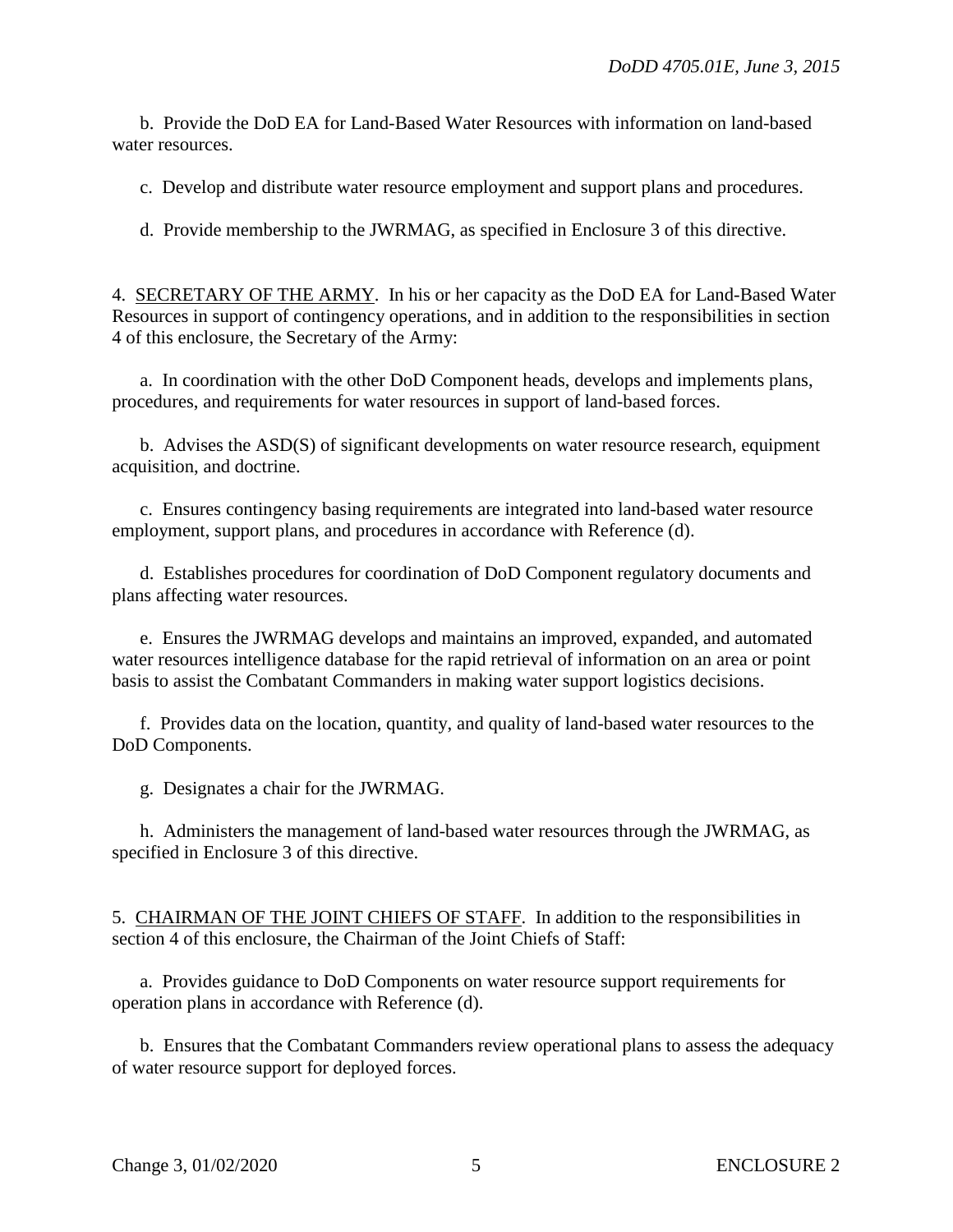c. In coordination with the appropriate DoD Component heads, develops doctrine and water consumption planning factors for the employment of water resources.

d. Assesses that programmed resources support validated requirements.

6. COMBATANT COMMANDERS. In addition to the responsibilities in section 4 of this enclosure, the Combatant Commanders provide prioritized force materiel requirements for water support and other requested management data to the DoD EA for Land-Based Water Resources in accordance with Reference (d).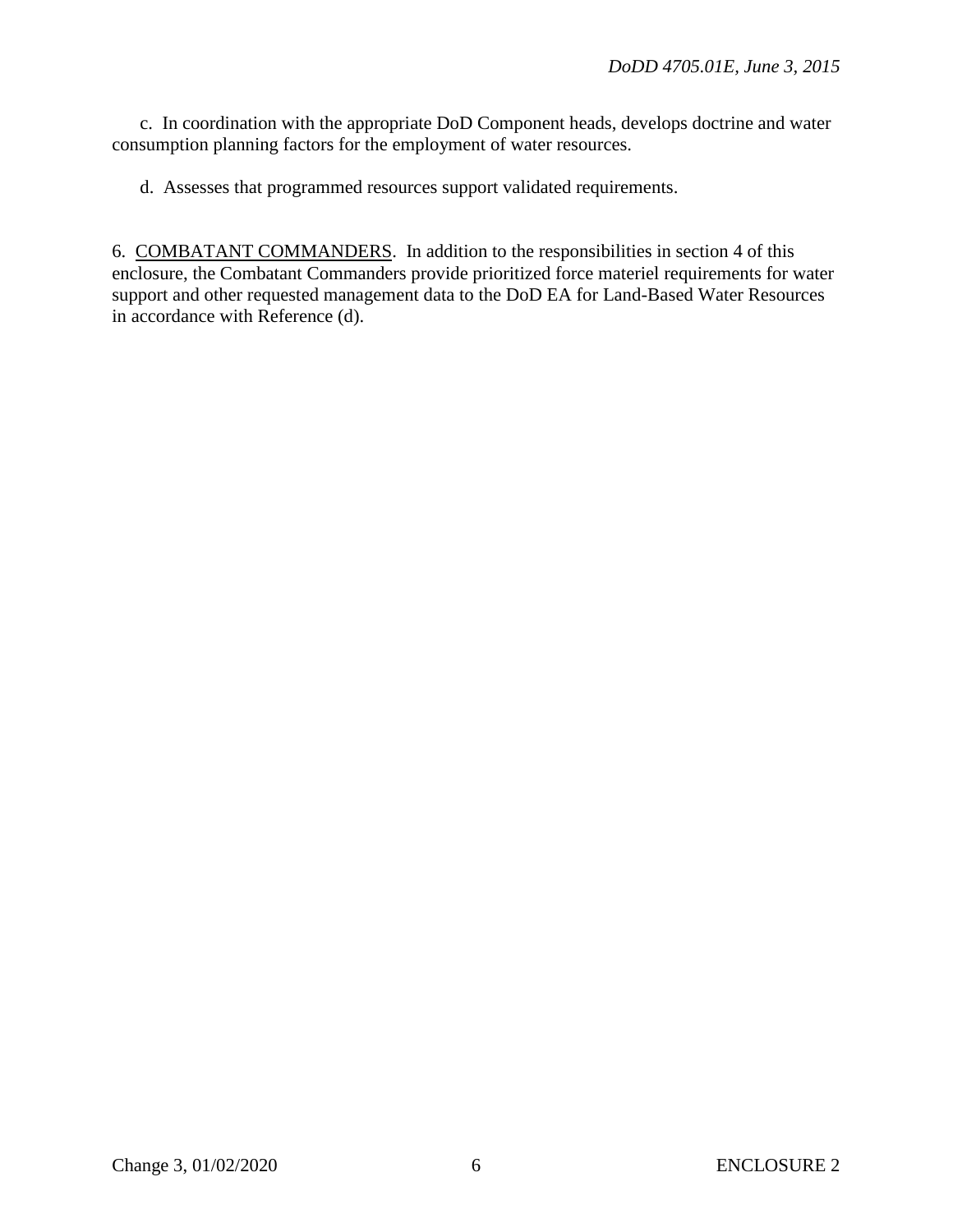#### ENCLOSURE 3

### JWRMAG CHARTER

1. PURPOSE. This charter establishes the JWRMAG to coordinate, advise, and recommend solutions to resolve land-based water support issues.

#### 2. ORGANIZATION AND MEMBERSHIP

a. The Secretary of the Army designates a representative to chair the JWRMAG pursuant to paragraph 5g of Enclosure 2 of this directive.

b. Each DoD Component will provide a representative to the JWRMAG. The Inspector General of the Department of Defense (IG DoD) may provide an observer to the JWRMAG, if the IG DoD determines that it is appropriate.

3. FUNCTIONS. The JWRMAG will:

a. Determine effects of water resources and related decisions on contingency support functions.

b. Develop water support technology research and development and equipment acquisition plans to support operations in all environments.

c. Develop an improved, expanded, and automated water resources intelligence database for the rapid retrieval of selected data.

d. Assess the water needs of all DoD and non-DoD organizations that affect the availability of water resources to support contingency operational requirements.

e. Find solutions to problems presented to the group.

f. Recommend policy changes to the ASD(S), as necessary.

g. Provide liaison support to host nations, allied forces, and others, to resolve water concerns related to contingency operations.

#### 4. RESPONSIBILITIES

a. The JWRMAG Chair will:

(1) Ensure the accomplishment of the group objectives and discharge of its responsibilities.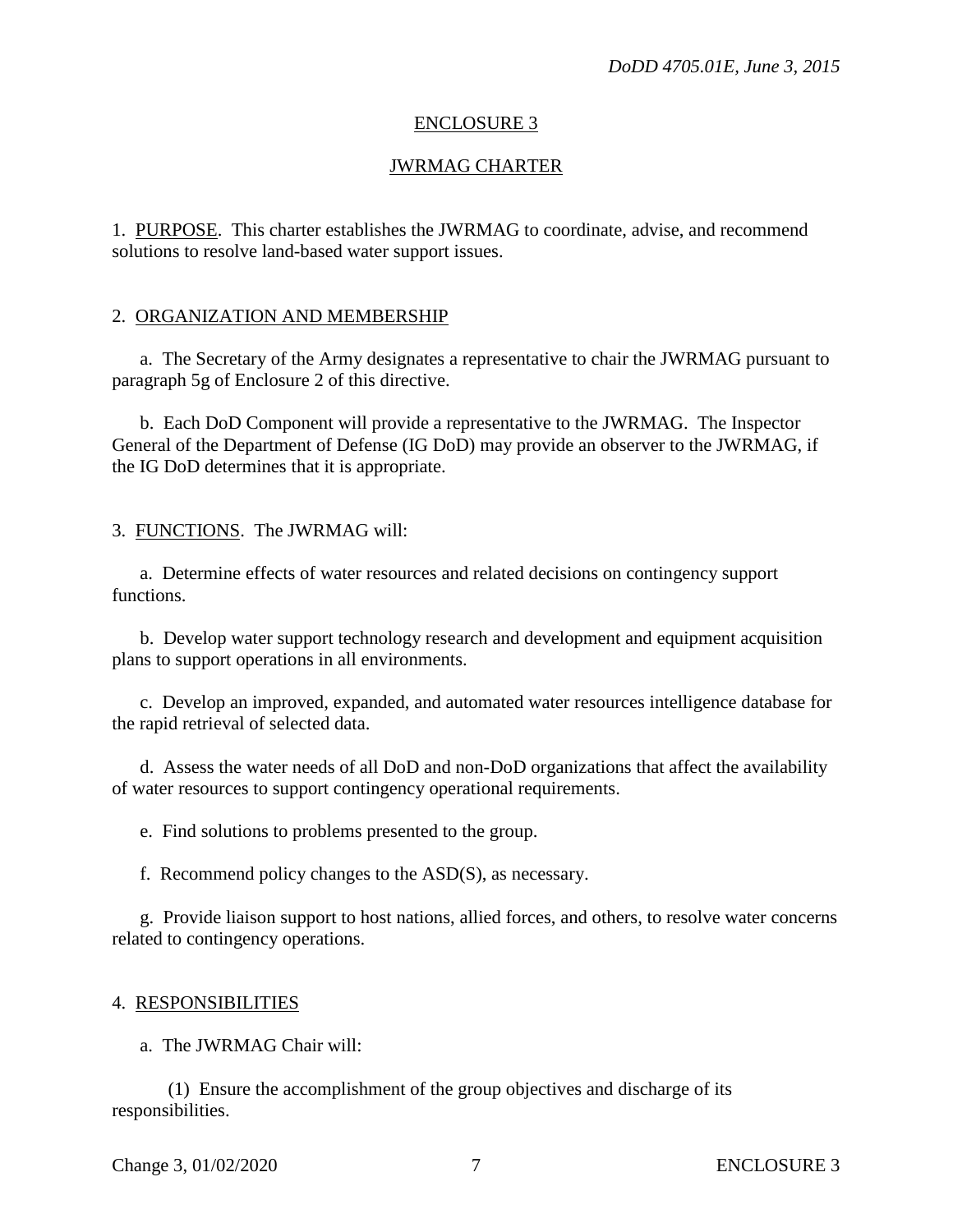(2) Convene the group as required, but at least annually, to resolve problems.

(3) Submit minutes of each group meeting to the ASD(S) and group representatives.

(4) Submit policy recommendations to the ASD(S).

(5) Maintain a current list of JWRMAG representatives.

(6) Present problems to the group for resolution.

(7) Support contingency operations by ensuring water support equipment is interoperable and compatible across the DoD Components.

(8) Coordinate and resolve water support issues.

(9) Ensure Combatant Command requirements are identified.

(10) Ensure that necessary actions are taken and funding obtained to certify that water support equipment acquisitions keep pace with the development of operational plans and force structure, in accordance with the Planning, Programming, Budgeting, and Execution process.

(11) Resolve inter-Service problems through direct coordination among group members.

b. JWRMAG members will:

(1) Attend all group meetings or ensure alternate DoD Component representation is provided.

(2) Provide the Chair a copy of items of interest for the group.

(3) Respond to taskings emanating from group meetings.

(4) Present the DoD Component position and be authorized to negotiate and seek agreement with JWRMAG members to achieve the goals and objectives of the DoD for management of land-based water.

(5) Provide information regarding the DoD Component's program and budget for water resource materiel, including research and development.

(6) Provide information on land-based water resources, water resource employment, support plans, and procedures.

5. ADMINISTRATION. Sponsors of JWRMAG members will fund necessary travel and administrative costs associated with group functions.